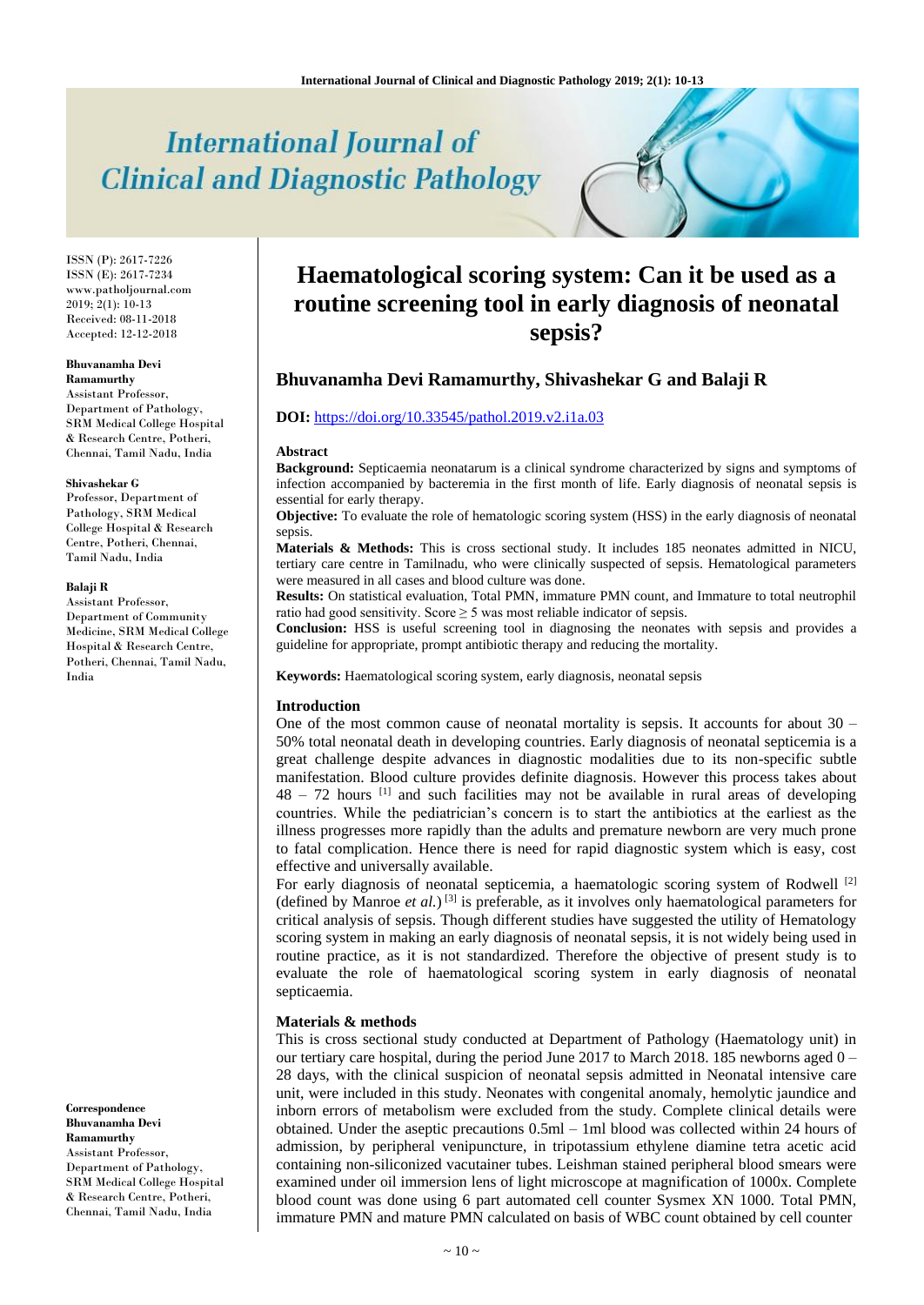and differential count obtained by examining peripheral smear. Degenerative changes like vacuolation, toxic granulation & dohle bodies were noted  $(0 - 4+)$  given by Zipursky *et al.*)<sup>[4]</sup>.

In this study we adapted Rodwell *et al.* formulated a hematology scoring system (modification of Manroe et l HSS), which includes 7 parameters (Table 1). The collected data was statistically evaluated.

# **Results**

In our study period, 185 neonates were evaluated with hematological scoring system for early diagnosis of sepsis. The neonates with gestational age less than 37 weeks (89%) and low birth weight (52%) were more commonly affected with sepsis. The male female ratio is 1: 1(Table 2). It was observed that higher the score  $(\geq 5)$  greater the possibility of sepsis similarly lesser the score  $\langle \langle 2 \rangle$  lesser the chance of infection. On evaluation of individual hematology parameters (Table 3) - I: T ratio, Total neutrophil count, immature neutrophil count and degenerative changes had high sensitivity and negative predictive value. Alteration in total leucocyte count, I: M ratio and platelet count had high specificity of 89.1%, 86.5% and 85.9% respectively. I: M ratio had optimal sensitivity and specificity of 86.2% and 86.5% respectively. Tests with high sensitivity and high negative predictive value are most desirable as all sepsis cases can be identified. However no individual parameter can be considered to be adequate for diagnosing neonatal sepsis. The best cut off score was determined with the receiver operating characteristic curves (ROC) and area under curve (AUC) was calculated. Area under the curve was noted as 0.963 and the total hematology score  $\geq$  5 had sensitivity of 100% and specificity of 86.5% (Figure 1).

# **Discussion**

Neonatal septicemia is a syndrome clinically characterized by symptoms and signs of infection, accompanied by bacteremia in the initial month of life. The commonest cause of neonatal mortality is neonatal sepsis accounts about 16% of all mortality rate. According to National neonatal perinatal database [5], the incidence of neonatal sepsis is 30/1000 live births. Most neonatal bacterial infection occur during first week of life (Early onset sepsis) and result from spread of microorganism colonizing maternal genital tract into amniotic cavity either via transplacental route, ascending infection through infected birth canal or exposure to infected blood at delivery. The neonates due to weaker immune system are very much prone to infection than aged children; premature babies are even more at risk.

The goal of clinician is to identify at risk infants and treat them early with appropriate drugs to minimize the morbidity and mortality. However, blanket broad spectrum therapy to non-infected neonates raises a situation of antibiotic resistance (Kumhar *et al* & Monga K *et al*) [6, 7] . So there is

absolute necessary for developing a system for early diagnosis which is almost available universally, rapid and cost effective. The Rodwell<sup>[2]</sup> et al hematological scoring system (Defined by Manroe)  $[3]$ , has the advantages of low cost, less time consuming, practically available in all laboratories, easily available and accessible.

In our study preterm babies and low birth weight babies were the risk factors commonly noted, which is similar to the observation made by Supreetha *et al.*  [8] & Haque KN *et al*. [9] Early onset neonatal sepsis was noted in 75% of neonates, owing to the fact, that these babies have poor defensive immune system. Out of 185 newborns, 29 babies had positive blood culture. Most common organism isolated was Escherchia coli followed by Klebsiella org. Majumdar et al. <sup>[10]</sup> made similar observation.

Majumdar *et al*, <sup>[10]</sup> Ghosh *et al*, <sup>[11]</sup> Narasimha *et al*, <sup>[12]</sup> analyzed 50 smears of new born & found I:T ratio followed by I:M ratio were most sensitive indicators in neonatal sepsis diagnosis. In the present study, also I:T ratio had high sensitivity and negative predictive value. Similar to our study, Fathia Meirina et al. [13] found that total PMN cell count and I:T ratio had a high sensitivity whereas total leucocyte count and I:M ratio had high specificity. I: T PMN ratio had 100% sensitivity, specificity 57%, PPV of 43% and NPV of 100%. PMN degenerative change was not found in all subjects. In the present study, degenerative changes of neutrophils had high sensitivity as they are never seen in healthy babies and their presence invariably indicates sepsis.

Manisha makkar et al. <sup>[14]</sup> conducted similar study in 110 infants and noted that immature PMN count was the most sensitive and I: M PMN ratio the most specific indicator. But total PMN count had limited role in sepsis screening, so as by Akenzua *et al*. [15] Thrombocytopenia had high specificity in our study similar observation was made by Manisha makkar [14]. It occurs due to increased platelet destruction, sequestration secondary to infection and generalized bone marrow failure (Speer *et al*.) [16]. In the present study we rise in nucleated RBCs was noted; however it was not statistically not evaluated.

# **Conclusion**

In the present study, I: M had optimal sensitivity and specificity. When the haematology score is more than 5, the accuracy of diagnosing neonatal sepsis was also high. Haematological scoring system allows objective assessment of haematological changes. Hence it improves the efficacy of complete hemogram as screening tool. Though newer methods are in existence, the simple, economical, readily available haematological scoring system holds its place in diagnosing the sepsis with certainty, especially at high scores. Future studies including nucleated RBCs would reveal the association of it with the neonatal sepsis.

| <b>Haematology parameters</b> | Range                                                                                       | <b>Score</b> |
|-------------------------------|---------------------------------------------------------------------------------------------|--------------|
| Total leucocyte count         | $\langle 5000 \text{ or } 25000, 30000 \& 21000$ (at birth, 24 hrs & day 2 onwards of life) |              |
| Total PMN count               | $<1800$ or $>4500$                                                                          |              |
|                               | No mature PMN                                                                               |              |
| Immature PMN count            | >600                                                                                        |              |
| I: T ratio                    | >0.12                                                                                       |              |
| I: M ratio                    | >0.3                                                                                        |              |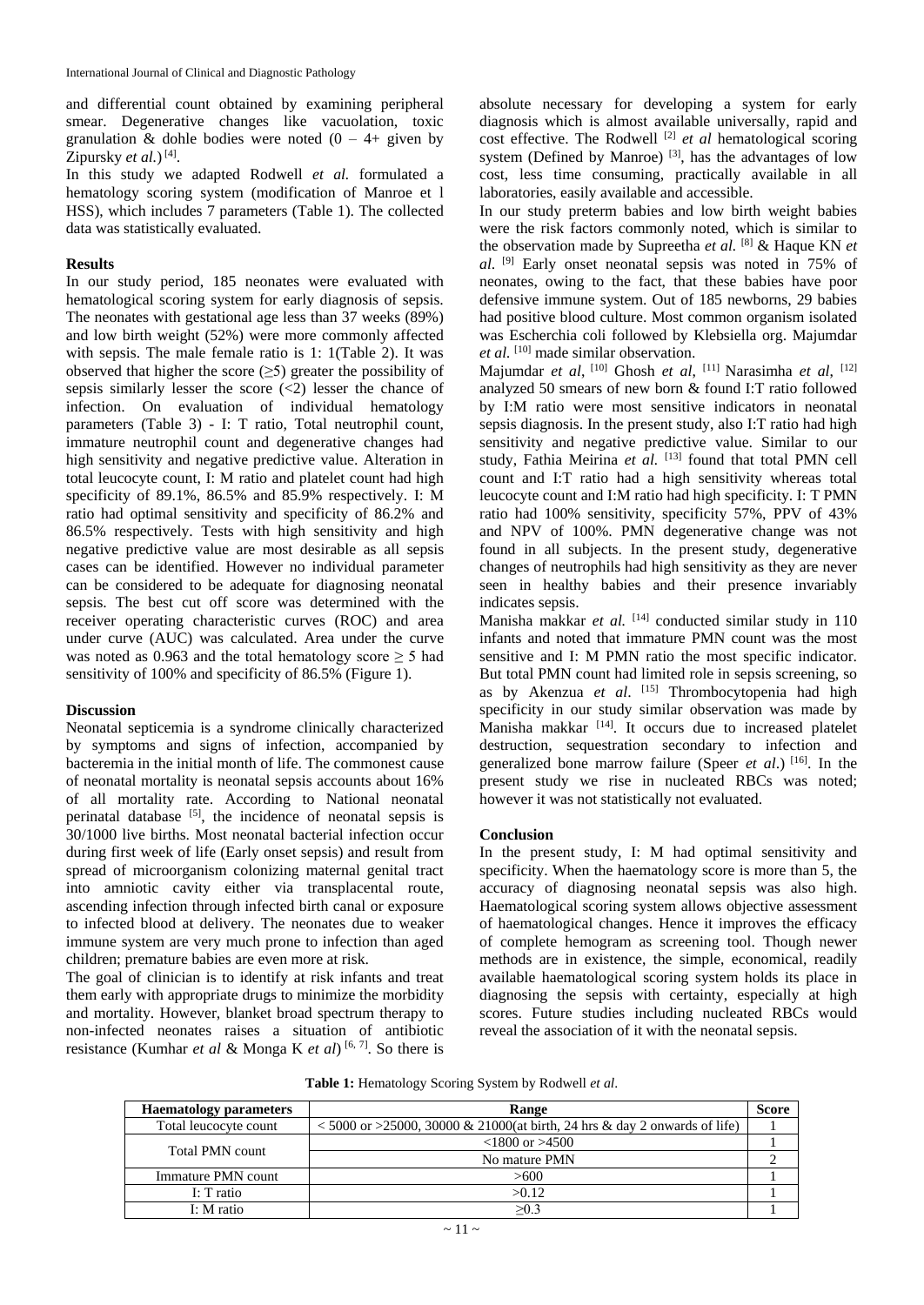| <b>PMN</b><br>Jeganers<br>120 O P.S<br>--<br>-<br>. ат<br>. .<br>T TATT.<br> | $\overline{\phantom{a}}$ |  |
|------------------------------------------------------------------------------|--------------------------|--|
| $\mathbf{r}$<br>™un.<br>таг<br>∾ı⊬                                           | $F\Omega$ 00             |  |

Total score: 8; Minimum score: 0; Maximum score: 8

Interpretation: Score  $0 \le 2$ : No sepsis; Score 3-4: probable sepsis; Score  $\ge 5$ : proven sepsis

| <b>Baseline Parameters</b> |            | Score $\leq 2$ | Score 3-4 | Score $\geq 5$ | Chi square | P value |
|----------------------------|------------|----------------|-----------|----------------|------------|---------|
| Gestational age            | Preterm    | 18             | 39        | 50             | 72.26      | 0.0001  |
|                            | Term       | 58             | 19        |                |            |         |
| Gender                     | Male       | 28             | 20        | 15             | 0.76       | 0.684   |
|                            | Female     | 48             | 38        | 36             |            |         |
| Birth weight               | LBW        |                |           | 25             |            |         |
|                            | Normal     | 69             | 48        | 23             | 45.147     | 0.0001  |
|                            | Macrosomia |                |           |                |            |         |

**Table 2:** Demographic profile of neonatal sepsis cases

|  |  |  |  | <b>Table 3:</b> Statistical evaluation of neonatal sepsis cases |
|--|--|--|--|-----------------------------------------------------------------|
|--|--|--|--|-----------------------------------------------------------------|

| <b>Parameters</b>          | <b>Sensitivity</b> | <b>Specifictiv</b> | <b>PPV</b> | <b>NPV</b> |
|----------------------------|--------------------|--------------------|------------|------------|
| Score $<$ 2                | 100%               | 48.7%              | 26.6%      | 100%       |
| Score $\geq 5$             | 100%               | 85.9%              | 56.9%      | 100%       |
| Total leucocyte count      | 24.1%              | 89.1%              | 29.2%      | 86.3%      |
| <b>Total PMN count</b>     | 100%               | 33.3%              | 21.8%      | 100%       |
| Immature PMN count         | 100%               | 35.9%              | 22.5%      | 100%       |
| I: T ratio                 | 100%               | 48.7%              | 26.6%      | 100%       |
| I: M ratio                 | 86.2%              | 86.5%              | 54.3%      | 97.1%      |
| Degenerated changes in PMN | 100%               | 78.8%              | 46.8%      | 100%       |
| Platelet count             | 34.5%              | 85.9%              | 31.3%      | 87.6%      |



Fig 1: The receiver operating curve was calculated and area under the curve was 0.963

# **References**

- 1. Chandna A, Rao MN, Srinivas M, Shyamala S. Rapid Diagnostic Tests in Neonatal Septicemia. Indian J Pediatr. 1988; 55:947-953.
- 2. Rodwell RL, Leslie AL, Tudehope DI. Early diagnosis of neonatal sepsis using a hematologic scoring system. J Pediatr. 1988; 112:761-7.
- 3. Manroe BL, Weinberg AG, Rosenfeld CR, Browne R. The neonatal blood count in health and disease. I. Reference values for neutrophilic cells. J Pediatr. 1979; 95:89-98.
- 4. Zipursky A, Palko J, Milner R, Akenzua GI. The hematology of bacterial infections in premature infants. Pediatrics. 1976; 57:839-53.
- 5. National Neonatal Perinatal Database report, 2002- 2003. http://www.nnfi.org/images/NNPD2002-03.pdf. (Last accessed on Jan 22, 2016).
- 6. Kumhar GD, Ramachandran VG, Gupta P. Bacteriological analysis of bloodculture isolates from neonates in a tertiary care hospital in India. J Health Popul Nutr. 2002; 20(4):343-347.
- 7. Monga K, Fernandez A, Deodhar L. Changing bacterial patterns in neonatal septicacemia. Indian J Pediatr. 1986; 53:505-508.
- 8. Supreetha MS, Sathyavathi Alva R, Shivendra VS, Kariappa TM. Evaluation of Neonatal Septicaemia Using Hematological parantelers. International J of Recent Scientific Research. 2015; 6(2):2775-2778.